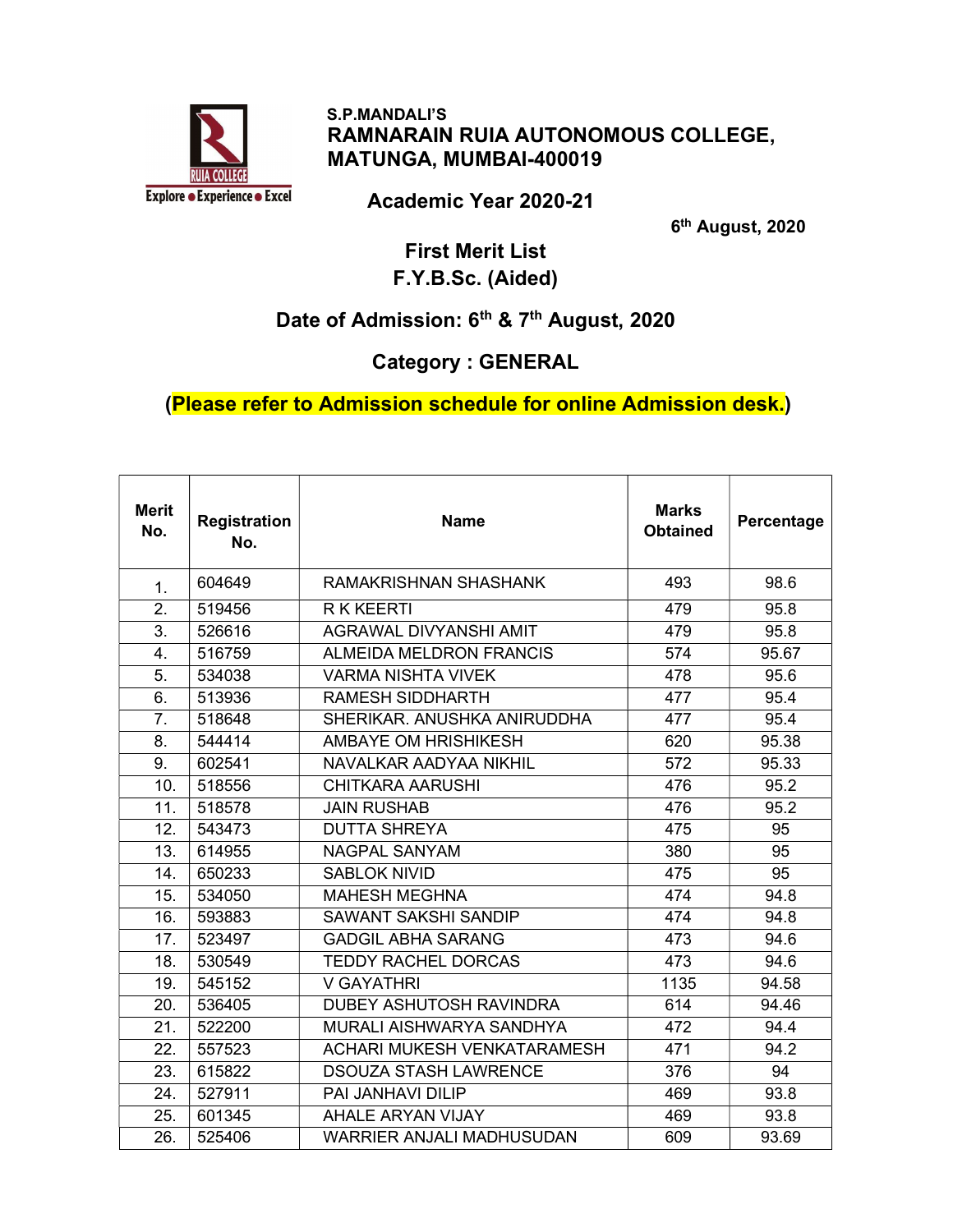| 27. | 526827 | <b>SHARMA MAHI</b>                 | 468 | 93.6  |
|-----|--------|------------------------------------|-----|-------|
| 28. | 529198 | <b>NAIR NEHA</b>                   | 467 | 93.4  |
| 29. | 540984 | <b>GADA BHAKTI BHAVESH</b>         | 606 | 93.23 |
| 30. | 564796 | <b>GADA BHAKTI BHAVESH</b>         | 606 | 93.23 |
| 31. | 541961 | RATHEESH AMRUTHA                   | 466 | 93.2  |
| 32. | 599471 | <b>JOSHI VEDASHREE RAMACHANDRA</b> | 466 | 93.2  |
| 33. | 517391 | <b>JOSHI GARIMA NAGESH</b>         | 605 | 93.08 |
| 34. | 534473 | <b>MOHUNTA ADITI SUDESH</b>        | 465 | 93    |
| 35. | 515859 | <b>DATTA ANOUSHKA</b>              | 603 | 92.77 |
| 36. | 629156 | PANDA ANUBHAV                      | 603 | 92.77 |
| 37. | 513894 | <b>KIDWAI SAIMA</b>                | 463 | 92.6  |
| 38. | 627345 | SENAPATI ANANDITA AMULYA           | 463 | 92.6  |
| 39. | 627358 | <b>KAR AYUSHI</b>                  | 463 | 92.6  |
| 40. | 532049 | <b>KAPOOR RANVEER</b>              | 462 | 92.4  |
| 41. | 595272 | <b>BHARDWAJ AEKAVIRA</b>           | 462 | 92.4  |
| 42. | 536238 | <b>GUPTA MIMANSA NITIN</b>         | 461 | 92.2  |
| 43. | 594034 | KONAR SREENIVAS KOMBIAHDAS         | 461 | 92.2  |
| 44. | 518320 | <b>GAWDE NITI SHANKAR</b>          | 599 | 92.15 |
| 45. | 544586 | KANNAUJIYA ABHAY VIJAYBAHADUR      | 599 | 92.15 |
| 46. | 547125 | SAVARKAR GAYATRI SANJAY            | 599 | 92.15 |
| 47. | 524678 | KAZI SANA ABDUL RASHID             | 598 | 92    |
| 48. | 553550 | CHOPRA JAIDEEP SINGH               | 598 | 92    |
| 49. | 578652 | MUNDHE DISHITA UMESH               | 460 | 92    |
| 50. | 610817 | KAMAT AVANTIKA MEGHAN              | 460 | 92    |
| 51. | 623026 | <b>GURBANI MOHIT</b>               | 460 | 92    |
| 52. | 527997 | PAWAR ARYAN VASANT                 | 596 | 91.69 |
| 53. | 529818 | <b>GURUDATT SHREYAS</b>            | 458 | 91.6  |
| 54. | 546682 | SUBRAMANIAN SANDHYA                | 458 | 91.6  |
| 55. | 544023 | MAHADDALKAR SHUBHAM SACHIN         | 595 | 91.54 |
| 56. | 625334 | <b>KARMARKAR TANISHA</b>           | 548 | 91.33 |
| 57. | 520113 | <b>BHADAURIYA TANYA</b>            | 456 | 91.2  |
| 58. | 585551 | <b>CHAMOLI AKSHITA</b>             | 456 | 91.2  |
| 59. | 595600 | <b>CHAND RITU NARENDRA</b>         | 592 | 91.08 |
| 60. | 615892 | <b>ARLE SHASHANK</b>               | 455 | 91    |
| 61. | 579882 | <b>ARLE SHASHANK</b>               | 455 | 91    |
| 62. | 581077 | <b>DAS TEJASWINI SANYASI</b>       | 591 | 90.92 |
| 63. | 558750 | YELDI RACHANA RAMESH               | 590 | 90.77 |
| 64. | 539766 | SONIGARA DHRUVI HITENDRA           | 589 | 90.62 |
| 65. | 620670 | <b>HASAN KHURSHID</b>              | 453 | 90.6  |
| 66. | 646988 | R JYOTHIKA                         | 453 | 90.6  |
| 67. | 518272 | SHAIWALE VRUNDA LALIT              | 588 | 90.46 |
| 68. | 540566 | VAZ RACHEL RAJESH                  | 588 | 90.46 |
|     |        | RAJ PUROHIT YASHPAL                |     |       |
| 69. | 551720 | <b>PRUTHVISINGH</b>                | 588 | 90.46 |
| 70. | 506721 | <b>CHAVAN ISHA V</b>               | 452 | 90.4  |
| 71. | 542183 | <b>CHAVAN ISHA V</b>               | 452 | 90.4  |
| 72. | 604286 | SAWANT MAITREYI SAWANT             | 452 | 90.4  |
| 73. | 639551 | SHETTY PRERANA RAMA                | 587 | 90.31 |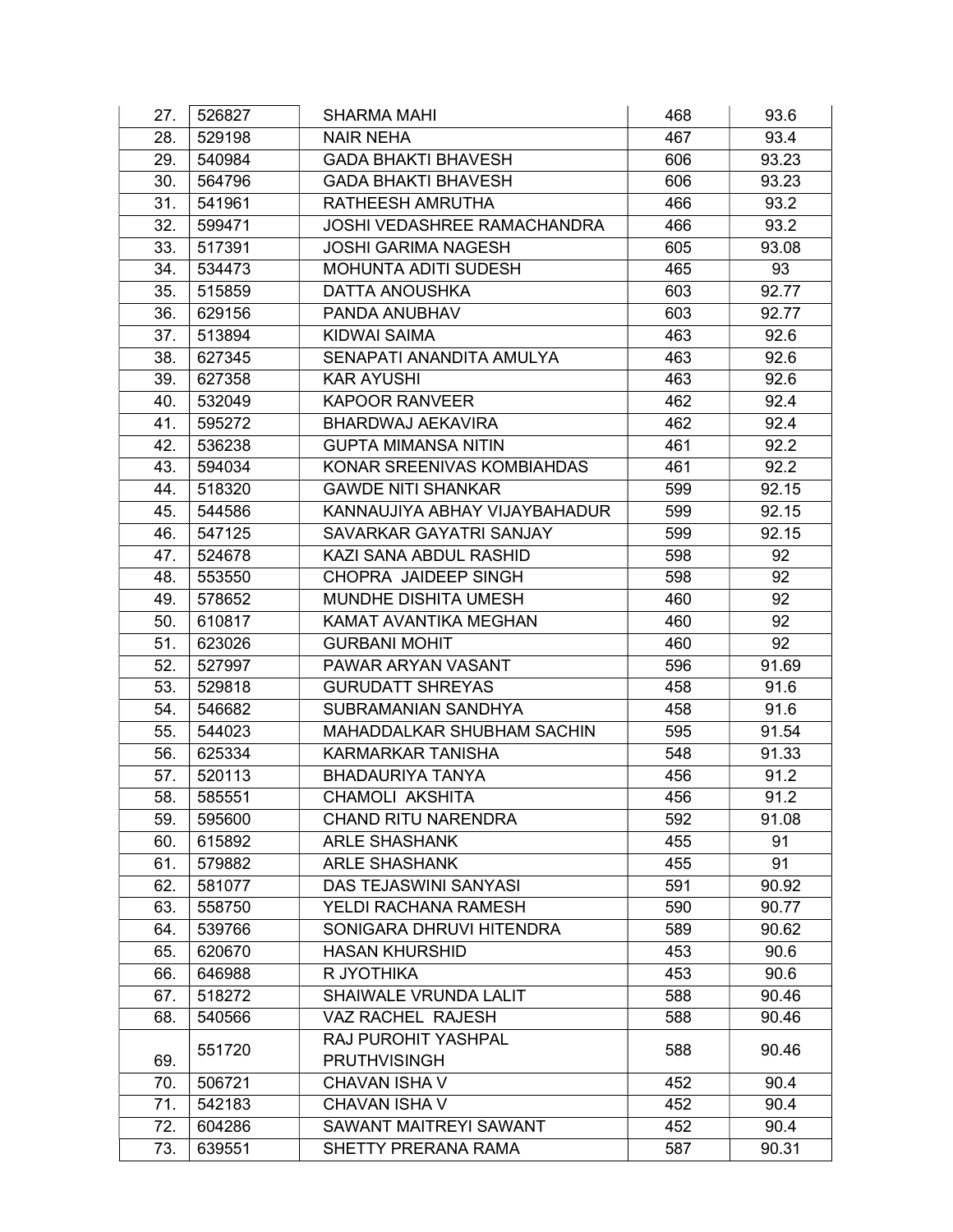| 74.  | 627853 | VIJAY GRACE KADUTHANATHU       | 451 | 90.2  |
|------|--------|--------------------------------|-----|-------|
| 75.  | 518479 | <b>NAIR VAINAVI VINOD</b>      | 584 | 89.85 |
| 76.  | 524396 | SONAWANE PRATIK DEEPAK         | 584 | 89.85 |
| 77.  | 534823 | SAWANT SARTHAK SHAILENDRA      | 584 | 89.85 |
| 78.  | 543941 | SONAWANE PRATIK DEEPAK         | 584 | 89.85 |
| 79.  | 596210 | <b>JOSHI SHAUNAK VILAS</b>     | 584 | 89.85 |
| 80.  | 535488 | <b>VERMA ANUSHKA VINIT</b>     | 539 | 89.83 |
| 81.  | 544491 | <b>ASLAM AIMAN</b>             | 449 | 89.8  |
| 82.  | 516142 | SHINDE SAKSHI SHRIRANG         | 583 | 89.69 |
|      | 552535 | SAYYED ADEEBA AFSHIN WASIM     | 583 | 89.69 |
| 83.  |        | <b>AHMED</b>                   |     |       |
| 84.  | 632419 | <b>JOGI SHRUTI MANOHAR</b>     | 583 | 89.69 |
| 85.  | 510655 | <b>NAIR RHEA HARISH</b>        | 448 | 89.6  |
| 86.  | 602040 | <b>NAIR RHEA NAIR</b>          | 448 | 89.6  |
| 87.  | 519443 | <b>MIRZA AZKA</b>              | 582 | 89.54 |
|      | 541315 | SOHAL SATBIR SINGH SATNAM      | 582 | 89.54 |
| 88.  |        | <b>SINGH</b>                   |     |       |
| 89.  | 574419 | PATIL ATHARVA CHANDAN          | 582 | 89.54 |
| 90.  | 624538 | KULKARNI VISHAKHA VINAYKUMAR   | 582 | 89.54 |
| 91.  | 517137 | PARAMITA PRATICHI              | 581 | 89.38 |
| 92.  | 518403 | PAL BHAVANA SHIVPRAKASH        | 581 | 89.38 |
| 93.  | 521990 | KALYAN V K SHREYA              | 581 | 89.38 |
| 94.  | 536693 | KAMATH ADITHYA NARAYAN         | 445 | 89    |
| 95.  | 624846 | PATIL ANUSHKA RAHUL            | 444 | 88.8  |
| 96.  | 626927 | <b>MHAPRALKAR GAURAV SUHAS</b> | 444 | 88.8  |
| 97.  | 636989 | <b>GULATI PARIDHI</b>          | 444 | 88.8  |
| 98.  | 611445 | SHETTY MANASVI SUBHASH         | 577 | 88.77 |
| 99.  | 613400 | <b>GROVER DEV ANIL</b>         | 577 | 88.77 |
| 100. | 611457 | SARNAIK ZOHAIB ASHFAQ          | 576 | 88.62 |
| 101. | 619642 | RATHORE B NIDHI.               | 443 | 88.6  |
| 102. | 517278 | MOHANTY AYUSH ASHOK            | 575 | 88.46 |
| 103. | 610517 | NAIR SRIJANI CHANDRASEKHARAN   | 575 | 88.46 |
| 104. | 617573 | <b>DESAI SOBIYA AIJAZ</b>      | 575 | 88.46 |
| 105. | 554387 | SHANBHAG PRATIKSHA DEVIDAS     | 442 | 88.4  |
| 106. | 639414 | <b>DASH SHUBHASHREE</b>        | 442 | 88.4  |
| 107. | 526330 | SINGH AKANKSHA PARASNATH       | 441 | 88.2  |
| 108. | 512440 | THOMBARE PRACHI PRAMOD         | 441 | 88.2  |
| 109. | 514366 | <b>GALA SARAH KETAN</b>        | 573 | 88.15 |
| 110. | 516577 | <b>JACOB RHEA</b>              | 573 | 88.15 |
| 111. | 512552 | <b>CHOKSI RAHUL NILESH</b>     | 440 | 88    |
| 112. | 519433 | <b>GHOSH KANINIKA</b>          | 572 | 88    |
| 113. | 627726 | <b>KUMTA SMRITI SAMEER</b>     | 440 | 88    |
| 114. | 638093 | <b>GHOSH KANINIKA</b>          | 572 | 88    |
| 115. | 525153 | RAMAKRISHNAN ARUN              | 571 | 87.85 |
| 116. | 553122 | PATEL NANCY MOHAN              | 571 | 87.85 |
| 117. | 533832 | <b>CHHABRA MAHEK TARUN</b>     | 439 | 87.8  |
| 118. | 529673 | <b>DESAI OMKAR SANJAY</b>      | 569 | 87.54 |
| 119. | 567857 | KUCKIAN ANIT SURESH            | 569 | 87.54 |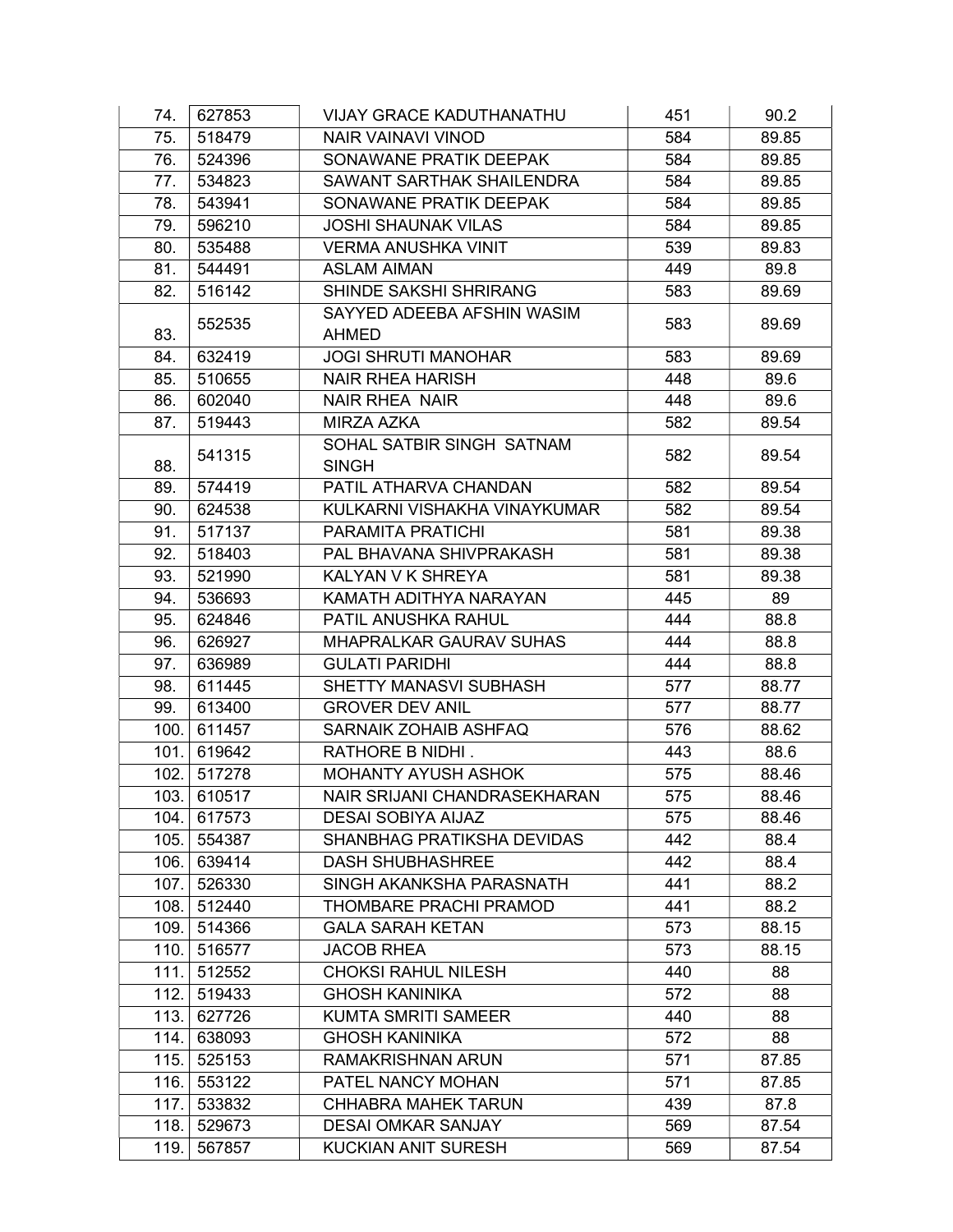| 120. | 504382 | PATIL DIVYA DAYANAND                        | 437 | 87.4  |
|------|--------|---------------------------------------------|-----|-------|
| 121. | 534222 | <b>BISWAS SUBHARUPAA</b>                    | 437 | 87.4  |
| 122. | 575723 | <b>FALCAO SIMRAN LESLIE</b>                 | 568 | 87.38 |
| 123. | 603604 | DHAMI DALJIT KAUR BALWINDER<br><b>SINGH</b> | 568 | 87.38 |
| 124. | 519021 | <b>SHAIKH ARFAT AHMED</b>                   | 567 | 87.23 |
| 125. | 532815 | CHAWLA BHAVIKA YOGESH                       | 567 | 87.23 |
| 126. | 573031 | <b>DBRITTO SALITA AJIT</b>                  | 566 | 87.08 |

# Category : EWS

| Merit<br>No.   | <b>Registration</b><br>No. | <b>Name</b>                     | <b>Marks</b><br><b>Obtained</b> | Percentage |
|----------------|----------------------------|---------------------------------|---------------------------------|------------|
| 1              | 550613                     | PAREKH VIPRA AJAY               | 548                             | 84.31      |
| 2              | 526452                     | <b>JAIN JAINAM MITHALAL</b>     | 545                             | 83.85      |
| 3              | 569878                     | YERAM SHUBHAM JAYDAS            | 523                             | 80.46      |
| 4              | 614367                     | MEDGE JEEVAN RAMCHANDRA         | 521                             | 80.15      |
| 5              | 625463                     | <b>GUPTA MANSI SATISH</b>       | 509                             | 78.31      |
| 6              | 627158                     | <b>DARJI YASHVI CHUNILAL</b>    | 500                             | 76.92      |
| $\overline{7}$ | 517286                     | SAMANT VIRAJ VIKRAM             | 478                             | 73.54      |
| 8              | 592523                     | KAMAT NARAYAN                   | 478                             | 73.54      |
| 9              | 630499                     | TIWARI SARVESH RAJESH           | 467                             | 71.85      |
| 10             | 525543                     | SINGH TUSHAR DHARMENDRA         | 356                             | 71.2       |
| 11             | 642925                     | <b>DESHPANDE MRUDULA SACHIN</b> | 462                             | 71.08      |
| 12             | 523531                     | SAKHALKAR GARGI PRAVIN          | 446                             | 68.62      |
| 13             | 522979                     | NAYAK SHYAM RAVINDRA            | 439                             | 67.54      |
| 14             | 543037                     | SHAIKH MUBASHSHERA MOHD ALIM    | 439                             | 67.54      |
| 15             | 619788                     | JOSHI SARTHAK RAVINDRA          | 425                             | 65.38      |
| 16             | 624391                     | KUTTIYATH RINI DANIEL           | 410                             | 63.08      |
| 17             | 564931                     | RADIA RIDDHI HITESH             | 399                             | 61.38      |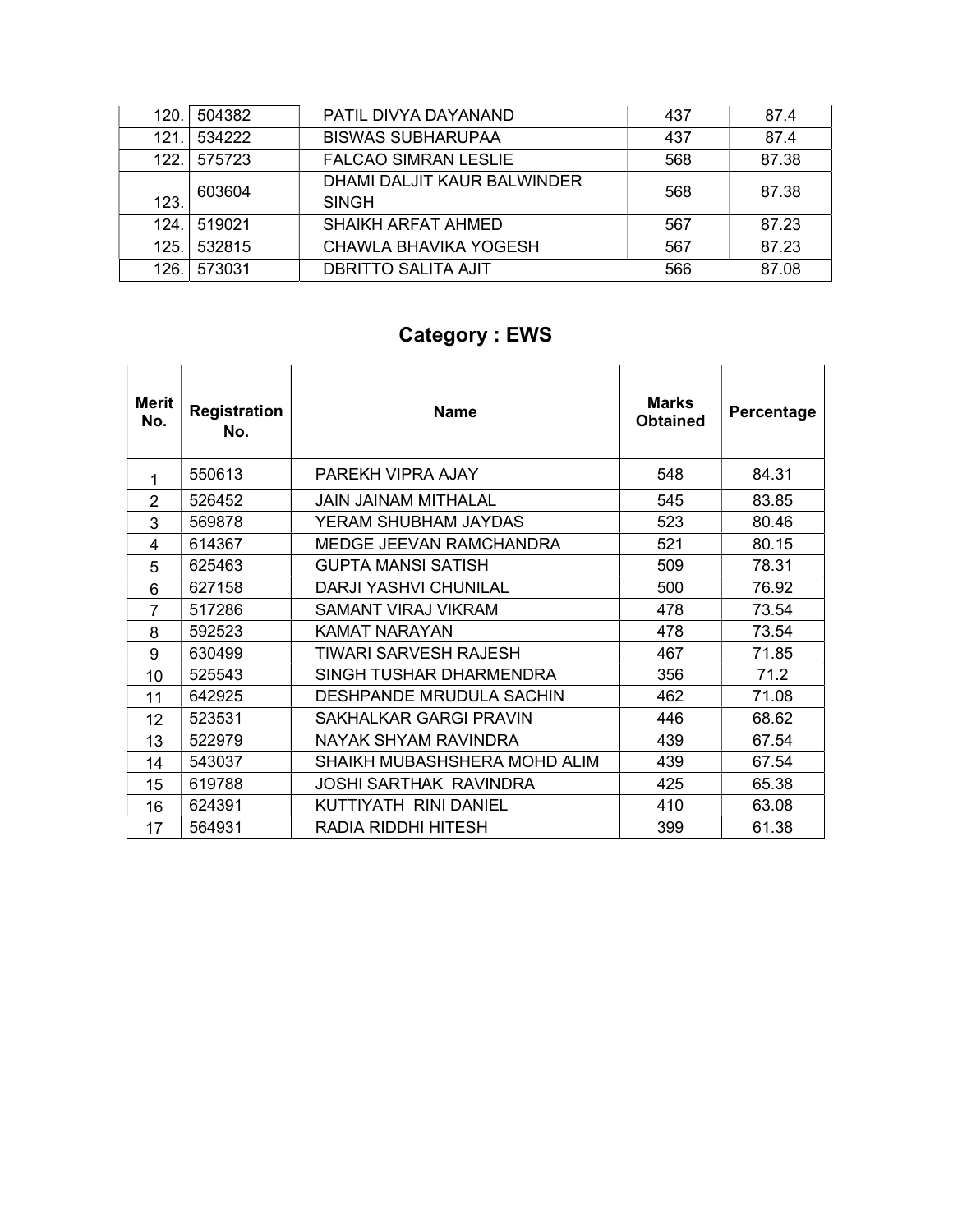# Category : SC

| <b>Merit</b><br>No. | <b>Registration</b><br>No. | <b>Name</b>                              | <b>Marks</b><br><b>Obtained</b> | Percentage |
|---------------------|----------------------------|------------------------------------------|---------------------------------|------------|
| 1.                  | 543027                     | KADLAK ABHIJAY ASHOK                     | 475                             | 95         |
| 2.                  | 642683                     | KAMBLE YUGANDHARA ASHOK                  | 564                             | 86.77      |
| 3.                  | 604627                     | <b>BHUJBALE SHRADDHA TULSHIRAM</b>       | 546                             | 84         |
| 4.                  | 580315                     | SHINDE PRACHI BHAGWAN                    | 542                             | 83.38      |
| 5.                  | 621183                     | <b>TELANG SAKET DHARMARAKSHIT</b>        | 817                             | 81.7       |
| 6.                  | 562335                     | KAMBLE SUYASH NISHIKANT                  | 531                             | 81.69      |
| 7.                  | 576821                     | TUSAWARA SURBHI SHARAWAN<br><b>KUMAR</b> | 524                             | 80.62      |
| 8.                  | 598382                     | <b>ASERI KOMAL RAJKUMAR</b>              | 401                             | 80.2       |
| 9.                  | 625595                     | <b>DHAVALE GAURESH GANESH</b>            | 521                             | 80.15      |
| 10.                 | 625223                     | <b>RAUT NISHTHA</b>                      | 399                             | 79.8       |
| 11.                 | 615035                     | <b>RAUT NISHTHA</b>                      | 399                             | 79.8       |
| 12.                 | 597734                     | SONAWANE PRATHAMESH SANJAY               | 518                             | 79.69      |
| 13.                 | 652415                     | <b>GADE ANKITA BHAGWAN</b>               | 515                             | 79.23      |
| 14.                 | 493905                     | <b>MOON PRAHARSH PRADEEP</b>             | 474                             | 79         |
| 15.                 | 540635                     | <b>BHALERAO VARUN VIJAY</b>              | 394                             | 78.8       |
| 16.                 | 646707                     | SHINDE SHUBHANGI TANAJI                  | 512                             | 78.77      |
| 17.                 | 516542                     | <b>KALE PRAPTI RAGHUNATH</b>             | 498                             | 76.62      |
| 18.                 | 529791                     | KARANDE MAYURESH MAHENDRA                | 498                             | 76.62      |
| 19.                 | 588860                     | KARANDE MAYURESH MAHENDRA                | 498                             | 76.62      |
| 20.                 | 576840                     | PRAKASH MIDHILA                          | 374                             | 74.8       |
| 21.                 | 551404                     | SHINDE PRATHAM SANTOSH                   | 484                             | 74.46      |
| 22.                 | 513792                     | SHINDE PRANAV AVINASH                    | 370                             | 74         |
| 23.                 | 603827                     | <b>KAMBLE DIKSHANT VIKAS</b>             | 480                             | 73.85      |
| 24.                 | 640958                     | <b>DANGLE JANHAVI ASHISH</b>             | 476                             | 73.23      |
| 25.                 | 622615                     | <b>DODIA SHUBH NARENDRA</b>              | 473                             | 72.77      |
| 26.                 | 617265                     | <b>MANE ANIKET PANDURANG</b>             | 471                             | 72.46      |
| 27.                 | 613899                     | <b>INDRIT NEHA RAJENDRA</b>              | 468                             | 72         |
| 28.                 | 582162                     | <b>INDRIT NEHA RAJENDRA</b>              | 468                             | 72         |
| 29.                 | 598504                     | LOKHANDE PRIYA DHULDAS                   | 464                             | 71.38      |
| 30.                 | 622362                     | LOKARE ANUJA ANANTA                      | 462                             | 71.08      |
| 31.                 | 586122                     | <b>UGHADE HARSHADA ANIL</b>              | 461                             | 70.92      |
| 32.                 | 611617                     | DHANVIJAY SAKSHI OMPRAKASH               | 460                             | 70.77      |
| 33.                 | 626958                     | NANDESHWAR HIMANSHU SANJAY               | 459                             | 70.62      |
| 34.                 | 611469                     | SATPUTE PRIYANKA ARJUN                   | 458                             | 70.46      |
| 35.                 | 552472                     | TAYWADE VIRAJ RAJU                       | 456                             | 70.15      |
| 36.                 | 610328                     | CHAVAN YASH REAVANNATH                   | 456                             | 70.15      |
| 37.                 | 605181                     | NIKAM SAMYAK SHAILENDRA                  | 455                             | 70         |
| 38.                 | 599708                     | TUPLONDHE HARSHALI MANOHAR               | 454                             | 69.85      |
| 39.                 | 612991                     | KADAM PRATIKSHA CHARUDATTA               | 450                             | 69.23      |
| 40.                 | 640908                     | GADE ANKITA BHAGWAN                      | 445                             | 68.46      |
| 41.                 | 574437                     | SHIKHARE YASH MAHESH                     | 443                             | 68.15      |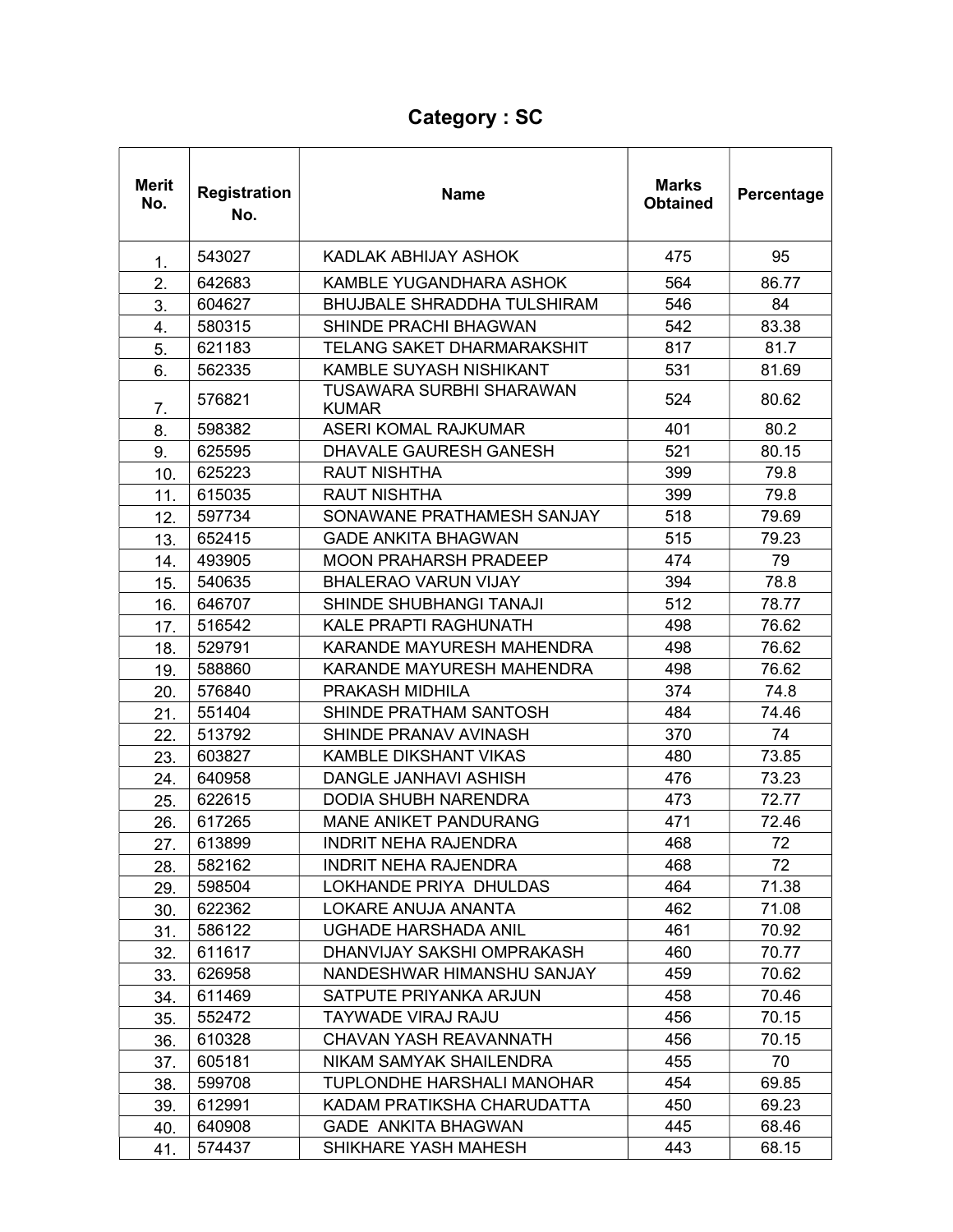| 42. | 590607 | <b>JALGAONKAR MRUNAL MILIND</b> | 442 | 68    |
|-----|--------|---------------------------------|-----|-------|
| 43. | 573890 | TELORE MAYURI RAJENDRA          | 441 | 67.85 |
| 44. | 600208 | KHAIRE SANSKRUTI DINESH         | 437 | 67.23 |
| 45. | 614156 | KHANDAGALE SWARANGI SANJAY      | 437 | 67.23 |
| 46. | 610923 | KARANDE AMRUTA SANJAY           | 432 | 66.46 |
| 47. | 544906 | KARADKAR NISHAD NITIN           | 429 | 66    |
| 48. | 609518 | KOPARE PRADNYA RAMESH           | 429 | 66    |
| 49. | 628240 | <b>LANDGE MAYURESH SUGRIV</b>   | 429 | 66    |
| 50. | 604374 | <b>INGALE KRUTIKA MILIND</b>    | 429 | 66    |
| 51. | 601567 | NANDOSKAR DURGESH RAVINDRA      | 425 | 65.38 |
| 52. | 562927 | LOHAKARE ANUSHRI VINOD          | 424 | 65.23 |
| 53. | 630150 | TAMBE KARTIK MANOJ              | 421 | 64.77 |
| 54. | 550930 | KADAM DISHA NILKANTH            | 419 | 64.46 |
| 55. | 521857 | NIKALE MANALI MAHESH            | 414 | 63.69 |
| 56. | 542842 | NIKALE MANDAR VIJAY             | 413 | 63.54 |
| 57. | 567062 | <b>GAIKWAD RITWIK GAUTAM</b>    | 410 | 63.08 |

## Category : ST

| Merit<br>No. | <b>Registration</b><br>No. | <b>Name</b>                       | <b>Marks</b><br><b>Obtained</b> | Percentage |
|--------------|----------------------------|-----------------------------------|---------------------------------|------------|
|              | 627366                     | SUBHANE SHREYA VILAS              | 554                             | 85.23      |
| 2            | 639110                     | CHAKMA LISA                       | 417                             | 83.4       |
| 3            | 610349                     | <b>GODE NITESH NANDU</b>          | 490                             | 75.38      |
| 4            | 611321                     | <b>GHODMARE DEVENDRA RAJKUMAR</b> | 373                             | 74.6       |
| 5            | 590555                     | <b>BHOKATE NUPOOR SUNIL</b>       | 334                             | 66.8       |
| 6            | 543430                     | <b>BHOKATE NUPOOR SUNIL</b>       | 334                             | 66.8       |
| 7            | 609862                     | SHINGADA KURESH MADHU             | 427                             | 65.69      |
| 8            | 546589                     | DHONGADE VAIBHAV SURESH           | 408                             | 62.77      |
| 9            | 619327                     | <b>MASALE SACHIN DUNDA</b>        | 404                             | 62.15      |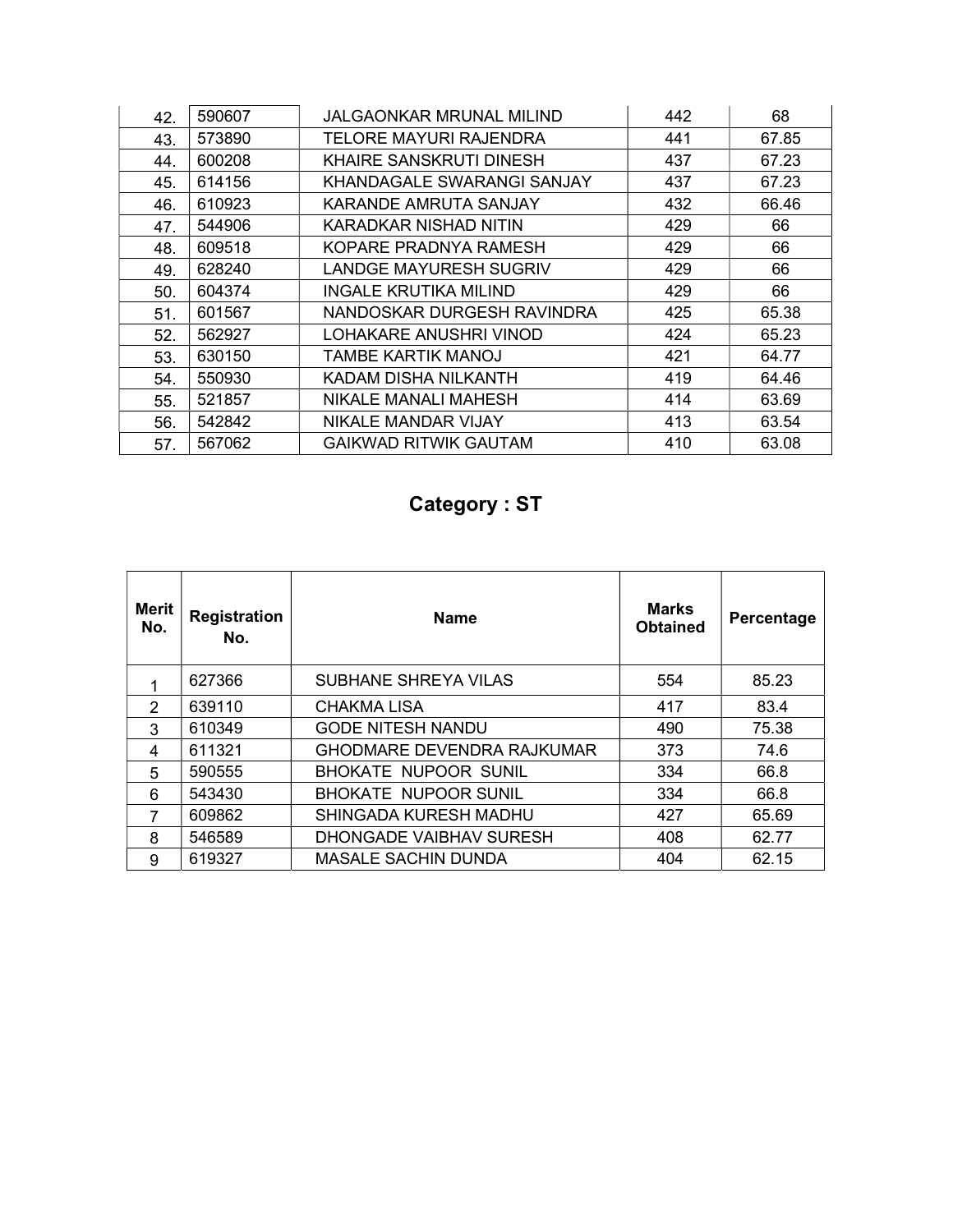## Category : VJ/DT

| Merit<br>No.  | <b>Registration</b><br>No. | <b>Name</b>                | <b>Marks</b><br><b>Obtained</b> | Percentage |
|---------------|----------------------------|----------------------------|---------------------------------|------------|
|               | 646858                     | PATIL JAYSING KARANSING    | 523                             | 80.46      |
| $\mathcal{P}$ | 628299                     | SONAR RAHUL SUGAMACHAND    | 488                             | 75.08      |
| 3             | 599358                     | <b>JADHAV PRAGATI ANIL</b> | 487                             | 74.92      |
| 4             | 564493                     | PAWAR PRIYANKA BHARAT      | 466                             | 71.69      |
| 5             | 613638                     | CHAVHAN OMKAR SAHEBRAO     | 404                             | 62.15      |
| 6             | 576548                     | PARMAR JASH ANIL           | 366                             | 56.31      |

# Category : NT-B

| Merit<br>No.  | <b>Registration</b><br>No. | <b>Name</b>                       | <b>Marks</b><br><b>Obtained</b> | Percentage |
|---------------|----------------------------|-----------------------------------|---------------------------------|------------|
|               | 617220                     | UBHALKAR SANKET EKNATH            | 422                             | 84.4       |
| $\mathcal{P}$ | 533197                     | KHEDEKAR SWARAJ SANTOSH           | 487                             | 74.92      |
| 3             | 615112                     | <b>WADILE PRIYA PRASHANT</b>      | 474                             | 72.92      |
| 4             | 554892                     | <b>KATE PRATHAM AJIT</b>          | 459                             | 70.62      |
| 5             | 555652                     | YADAV GAYATHRI BALKRISHNA         | 450                             | 69.23      |
| 6             | 542240                     | <b>MANE VIJAY SHAHU</b>           | 439                             | 67.54      |
| 7             | 651883                     | <b>TATKARE PRANALI SHASHIKANT</b> | 437                             | 67.23      |
| 8             | 544617                     | TOPRE HARSHAL SANTOSH             | 432                             | 66.46      |
| 9             | 594663                     | <b>GOSAVI ANIKET DILIP</b>        | 432                             | 66.46      |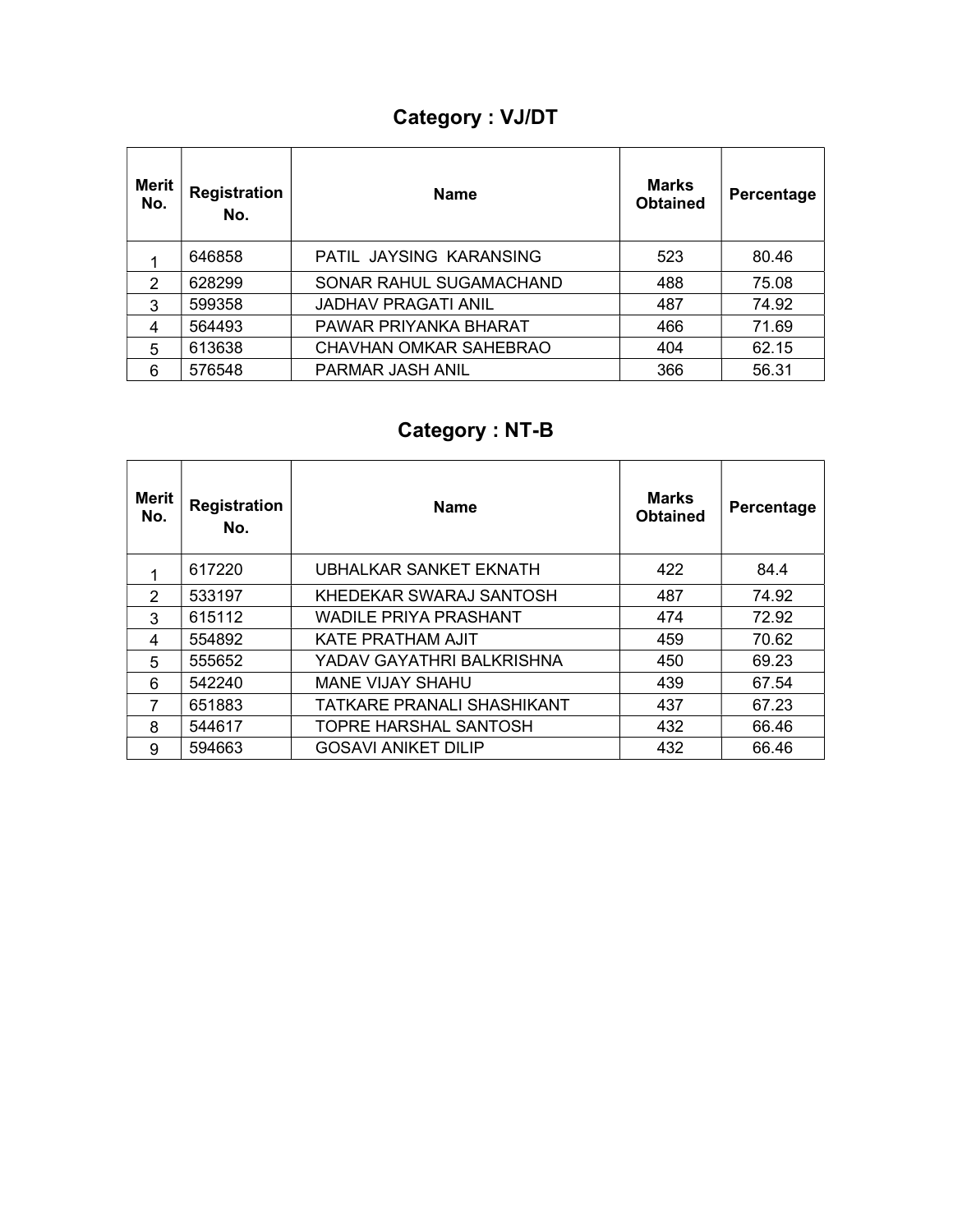## Category : NT-C

| Merit<br>No.  | <b>Registration</b><br>No. | <b>Name</b>                 | <b>Marks</b><br><b>Obtained</b> | Percentage |
|---------------|----------------------------|-----------------------------|---------------------------------|------------|
|               | 628983                     | CHOUGULE SARVESH NETAJI     | 462                             | 92.4       |
| $\mathcal{P}$ | 614418                     | <b>PATIL RUSHIKESH</b>      | 474                             | 72.92      |
| 3             | 648428                     | PINGAT VISHAKHA DNYANESHWAR | 469                             | 72.15      |
| 4             | 610924                     | KOKARE SAHIL SHANTARAM      | 448                             | 68.92      |
| 5             | 527979                     | KOLPE ROHIT RAJARAM         | 406                             | 62.46      |
| 6             | 612353                     | KHANDEKAR VIKRAM VITTHAL    | 390                             | 60         |
| 7             | 630450                     | <b>HAJARE ADITI</b>         | 381                             | 58.62      |
| 8             | 617686                     | KORE SNEHAL ABASO           | 365                             | 56.15      |
| 9             | 598829                     | BANDGAR PRACHI DATTATRYA    | 353                             | 54.31      |

# Category : NT-D

| <b>Merit</b><br>No. | <b>Registration</b><br>No. | <b>Name</b>                | <b>Marks</b><br><b>Obtained</b> | Percentage |
|---------------------|----------------------------|----------------------------|---------------------------------|------------|
|                     | 642841                     | DOIFODE NARENDRA GANESH    | 403                             | 80.6       |
| $\mathcal{P}$       | 531482                     | <b>SANKHE CHARUL VINOD</b> | 472                             | 72.62      |
| 3                   | 621794                     | KEKAN NARENDRA SHIVAJI     | 464                             | 71.38      |
| 4                   | 611534                     | KANGANE JAY SUJIT          | 451                             | 69.38      |
| 5                   | 619691                     | DHATRAK ANIRUDDHA RAJU     | 445                             | 68.46      |
| 6                   | 561760                     | <b>GARJE KIRAN BHIMRAO</b> | 424                             | 65.23      |
| 7                   | 590963                     | SANAP SAURABH DATTARAM     | 367                             | 56.46      |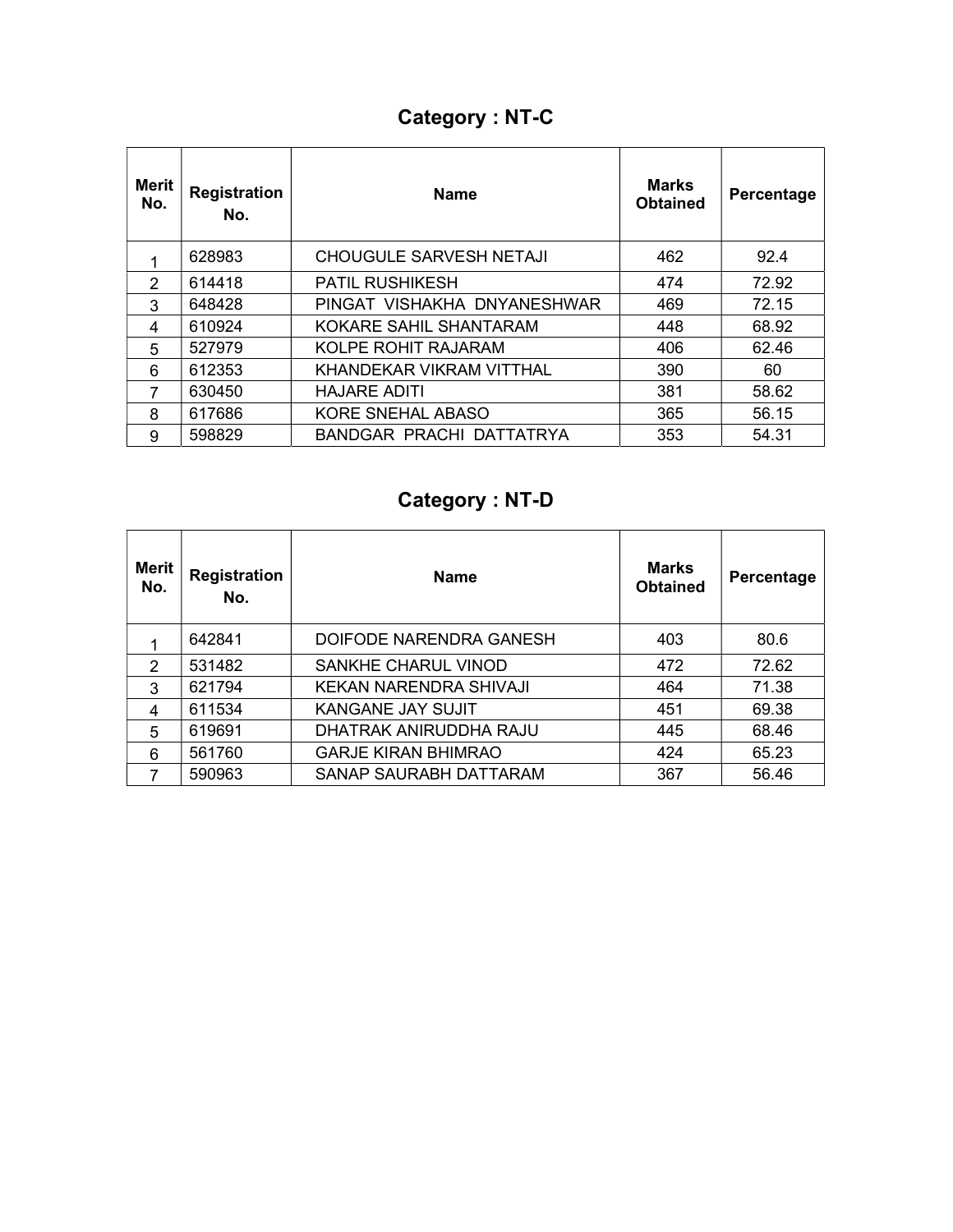## Category : OBC

| <b>Merit</b><br>No. | <b>Registration</b><br>No. | <b>Name</b>                                   | <b>Marks</b><br><b>Obtained</b> | Percentage |
|---------------------|----------------------------|-----------------------------------------------|---------------------------------|------------|
| 1.                  | 603198                     | THAKUR AKANKSHA CHANDAN                       | 604                             | 92.92      |
| 2.                  | 629636                     | SINGH JATIN                                   | 459                             | 91.8       |
| 3.                  | 599455                     | THAKUR AKSHATA CHANDAN                        | 590                             | 90.77      |
| 4.                  | 611767                     | PADALKAR JANAKI PRAMOD                        | 581                             | 89.38      |
| 5.                  | 585527                     | <b>PADATE SIDDHESH BHASKAR</b>                | 577                             | 88.77      |
| 6.                  | 566244                     | KAVLI ANUSHKA AVINASH                         | 576                             | 88.62      |
| 7.                  | 528588                     | <b>RAUT ADVAIT SATISH</b>                     | 574                             | 88.31      |
| 8.                  | 621620                     | PUJARI SHRADDHA PRAMOD                        | 573                             | 88.15      |
| 9.                  | 613233                     | PUJARI SHRADDHA PRAMOD                        | 573                             | 88.15      |
|                     | 10 514551                  | <b>MALVANKAR SAYLI RAJESH</b>                 | 572                             | 88         |
| 11                  | 527395                     | <b>MAHURE AARYA ARPAN</b>                     | 570                             | 87.69      |
| 12                  | 528975                     | <b>CHOUDHARY SHREEDHAR</b><br><b>PRASHANT</b> | 568                             | 87.38      |
|                     | 13 576130                  | AMBERKAR AYUSH SUSHIL                         | 567                             | 87.23      |
|                     | 14 556584                  | <b>SHIRODKAR RASHMI</b>                       | 434                             | 86.8       |
|                     | 15 617819                  | <b>RAMANE ADVAIT AJAY</b>                     | 557                             | 85.69      |
|                     | 16 519431                  | NAIK ABHISHREE ABHAY                          | 555                             | 85.38      |
|                     | 17 611074                  | <b>BHATKAR MADHURA ANIL</b>                   | 553                             | 85.08      |
|                     | 18 621389                  | <b>B SWETHIMA</b>                             | 425                             | 85         |
|                     | 19 541468                  | <b>BAKARE SAMIKSHA JAYAPRAKASH</b>            | 548                             | 84.31      |
|                     | 20 589517                  | <b>BHAGAT KHUSHAL KESHAR</b>                  | 548                             | 84.31      |
|                     | 21 589845                  | KOTHEKAR AMEYA KIRANKUMAR                     | 548                             | 84.31      |
|                     | 22 628236                  | KADAM HARSH RAJENDRA                          | 546                             | 84         |
|                     | 23 526157                  | <b>CHAVAN CHANDAN SURESH</b>                  | 544                             | 83.69      |
|                     | 24 538417                  | <b>BHAVSAR RIYA SUNIL</b>                     | 418                             | 83.6       |
|                     | 25 603483                  | <b>BHAVSAR RIYA SUNIL</b>                     | 418                             | 83.6       |
|                     | 26 522120                  | <b>MAYEKAR PARI CHANDRASEN</b>                | 543                             | 83.54      |
|                     | 27 509841                  | SATANKAR JATIN SACHIN                         | 540                             | 83.08      |
|                     | 28 612913                  | <b>YADAV SRISHTI</b>                          | 414                             | 82.8       |
|                     | 29 514687                  | KHAIRNAR RUCHA RAJENDRA                       | 535                             | 82.31      |
|                     | 30 619078                  | LOKHANDE HARSHAD JAYENDRA                     | 535                             | 82.31      |
| 31                  | 575563                     | <b>MORE GAURANG SAMEER</b>                    | 533                             | 82         |
|                     | 32 575384                  | CHAVARE ARYAN DATTATRAY                       | 531                             | 81.69      |
|                     | 33 524623                  | PATIL ASHUTOSH BHATU                          | 530                             | 81.54      |
|                     | 34 554922                  | CHOUKEKAR PARAG KHEMJI                        | 407                             | 81.4       |
|                     | 35 624478                  | MAHADIK SAKSHI RATNAKANT                      | 527                             | 81.08      |
|                     | 36 548694                  | <b>GODKAR SOHAM UDAY</b>                      | 523                             | 80.46      |
|                     | 37 502202                  | <b>GODKAR SOHAM UDAY</b>                      | 523                             | 80.46      |
|                     | 38 576977                  | PETAVE RAJ SANJAY                             | 521                             | 80.15      |
|                     | 39 633009                  | <b>JAGTAP SHIV SURENDRA</b>                   | 521                             | 80.15      |
|                     | 40 535138                  | PATIL SRUSHTI ANIL                            | 519                             | 79.85      |
|                     | 41 567143                  | PATANGE SAMRUDDHI DHANANJAY                   | 518                             | 79.69      |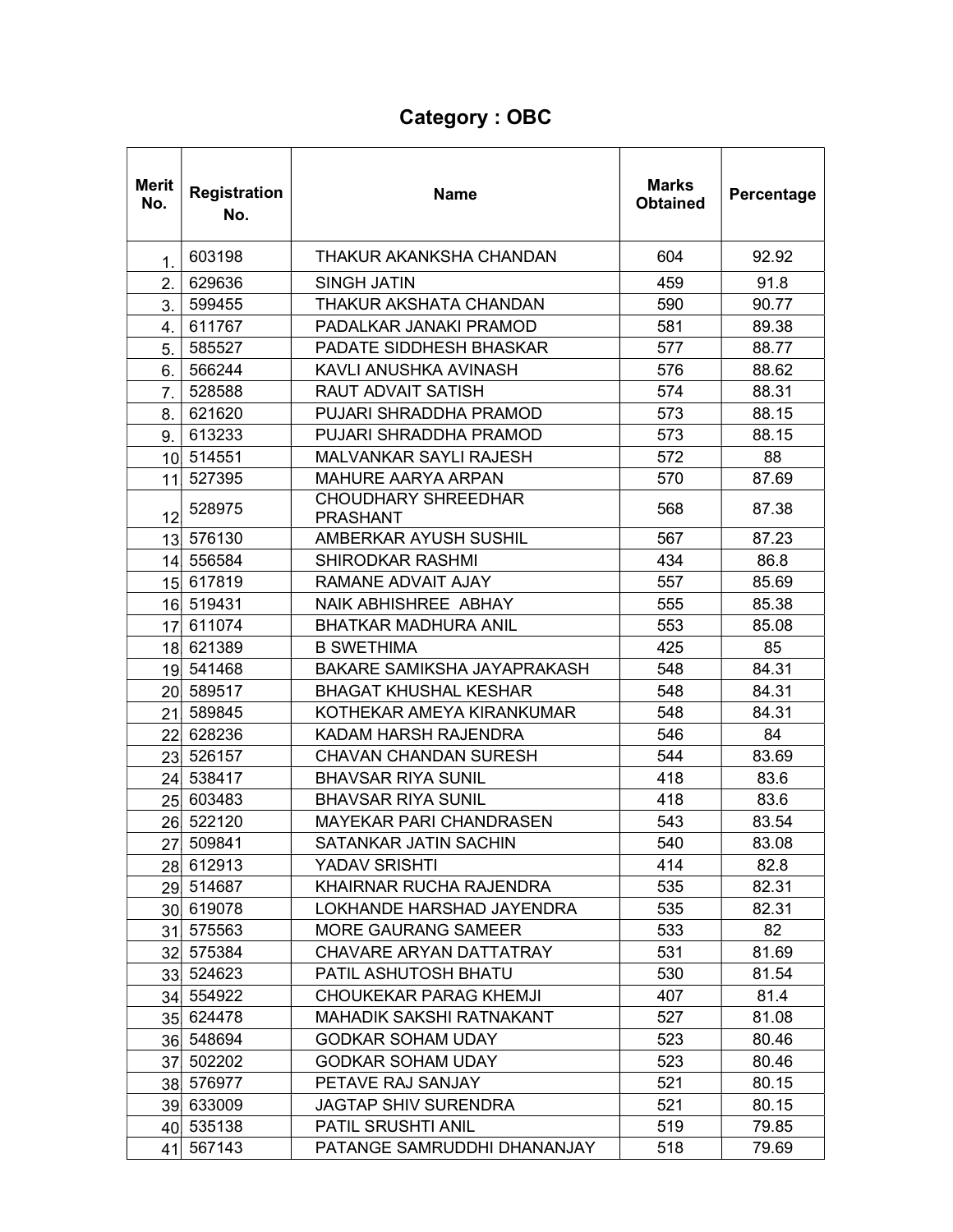| 421 | 575742    | PARKAR PALLAVI SHREEDHAR     | 515 | 79.23 |
|-----|-----------|------------------------------|-----|-------|
| 431 | 626089    | WANI TANAYA SANJAY           | 513 | 78.92 |
| 441 | 623870    | <b>GURAV SANIKA RAVINDRA</b> | 510 | 78.46 |
|     | 45 576600 | TALMALE DIVYAJYOTI PRADEEP   | 391 | 78.2  |
| 461 | 614830    | PALSHETKAR SOHAM SUDESH      | 391 | 78.2  |
|     | 575633    | <b>LALE ATISH ANIL</b>       | 507 | 78    |
|     | 546146    | PATIL JANHAVI HIRALAL        | 507 | 78    |

# Category : SBC

| Merit<br>No. | <b>Registration</b><br>No. | <b>Name</b>                | Marks<br><b>Obtained</b> | Percentage |
|--------------|----------------------------|----------------------------|--------------------------|------------|
|              | 623791                     | AMBATI ROJA                | 530                      | 81.54      |
| 2            | 566475                     | <b>BAKDE GAURI</b>         | 510                      | 78.46      |
| 3            | 580668                     | KHUJE SAMPADA JAGDISH      | 374                      | 74.8       |
| 4            | 521908                     | REPAL PRATHMESH RAVINDRA   | 485                      | 74.62      |
| 5            | 615302                     | PATIL KISHORI JAYENDRA     | 477                      | 73.38      |
| 6            | 580812                     | DHONDGE SHRUTI DATTATRAYA  | 475                      | 73.08      |
| 7            | 565266                     | SATOSKAR VAIDEHI PRADEEP   | 462                      | 71.08      |
| 8            | 570167                     | <b>PATIL SUJAL VISHWAS</b> | 454                      | 69.85      |
| 9            | 561603                     | CHAUDHARI DHANAL GHANSHYAM | 449                      | 69.08      |
| 10           | 639889                     | PRABHU MRUNALI RANGANATH   | 440                      | 67.69      |
| 11           | 592771                     | PARADKAR CHINMAY KISHOR    | 437                      | 67.23      |
| 12           | 634075                     | MAKU OJASVI SIDDHESH       | 432                      | 66.46      |
| 13           | 603249                     | MONDKAR KSHITIJA PANKAJ    | 424                      | 65.23      |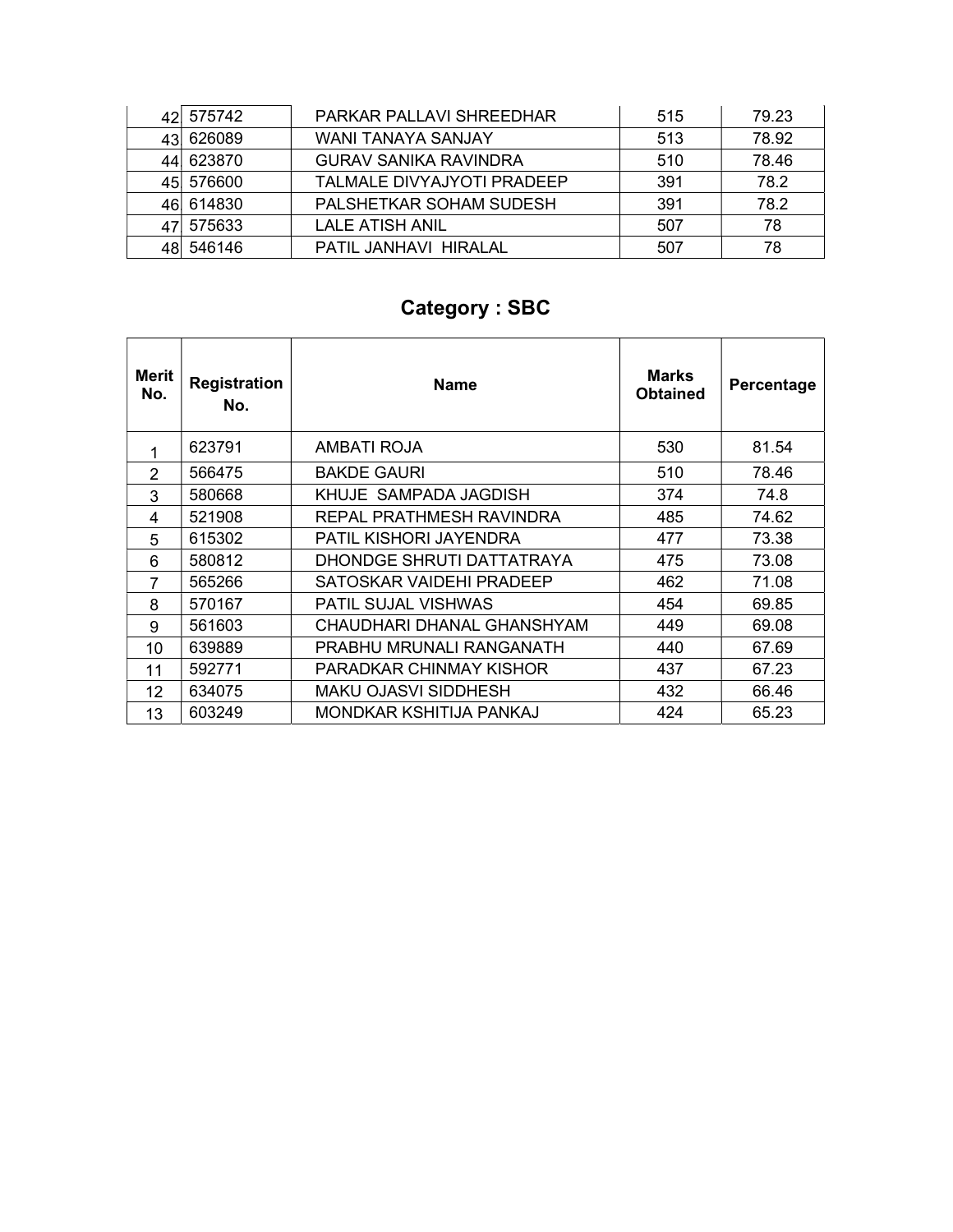## Category : SEBC

| <b>Merit</b><br>No. | Registration<br>No. | Name                            | <b>Marks</b><br><b>Obtained</b> | Percentage |
|---------------------|---------------------|---------------------------------|---------------------------------|------------|
| 1                   | 534005              | PATIL RUTUJA MARUTI             | 466                             | 93.2       |
| $\overline{2}$      | 620118              | <b>ICHAKE UTKARSHA SANTOSH</b>  | 593                             | 91.23      |
| 3                   | 595052              | MOHITE ABHISHEK SANTOSH         | 591                             | 90.92      |
| 4                   | 545228              | SHINDE PRATIBHA NATHUJI         | 583                             | 89.69      |
| 5                   | 555154              | JAGTAP PRADNYA PRAMOD           | 582                             | 89.54      |
| 6                   | 605567              | <b>JADHAV MANASI NITIN</b>      | 577                             | 88.77      |
| $\overline{7}$      | 538356              | <b>JAGTAP YASH SHAHAJI</b>      | 572                             | 88         |
| 8                   | 510461              | SHINDE SARVESH SADANAND         | 561                             | 86.31      |
| 9                   | 611886              | <b>LAD STHAIRYA NAYAN</b>       | 415                             | 83         |
| 10                  | 615482              | PAWAR JUEE BHARAT               | 535                             | 82.31      |
| 11                  | 534603              | <b>TAMBE VARAD BALASAHEB</b>    | 528                             | 81.23      |
| 12                  | 612093              | <b>JADHAV AKSHADA MARUTI</b>    | 527                             | 81.08      |
| 13                  | 542302              | <b>NALAWADE PRATHAM SURESH</b>  | 504                             | 77.54      |
| 14                  | 542279              | MORE HARSHVARDHAN ANKUSH        | 493                             | 75.85      |
| 15                  | 551078              | <b>TAWDE MANSI AJIT</b>         | 480                             | 73.85      |
| 16                  | 613633              | SAWANT AKANKSHA AJAY            | 477                             | 73.38      |
| 17                  | 574373              | <b>RANE ANUSHKA SUNIL</b>       | 474                             | 72.92      |
| 18                  | 605010              | AUTI VAISHNAVI DATTATRAY        | 472                             | 72.62      |
| 19                  | 597954              | SAPKAL SAKSHEE KRUSHNAT         | 469                             | 72.15      |
| 20                  | 569075              | <b>JADHAV SHRUTI VITTHAL</b>    | 459                             | 70.62      |
| 21                  | 623996              | SAWANT VAIBHAVI BABAN           | 458                             | 70.46      |
| 22                  | 647532              | <b>INDORE SIDDHESH ASHOK</b>    | 457                             | 70.31      |
| 23                  | 496023              | <b>PATIL PAYAL BALU</b>         | 450                             | 69.23      |
| 24                  | 613280              | <b>HAJARE SHUBHAM RAJESH</b>    | 450                             | 69.23      |
| 25                  | 598668              | <b>CHAVAN RUSHIKESH NARAYAN</b> | 443                             | 68.15      |
| 26                  | 600865              | <b>KARPE KETAKI VINOD</b>       | 443                             | 68.15      |
| 27                  | 624753              | <b>DAVANE ISHA SUNIL</b>        | 441                             | 67.85      |
| 28                  | 578542              | NAIK VEDANT DAMODAR             | 440                             | 67.69      |
| 29                  | 600330              | <b>MAHADIK SAKSHI MANGESH</b>   | 430                             | 66.15      |
| 30                  | 645932              | KADAM DHANASHREE KIRAN          | 430                             | 66.15      |
| 31                  | 600479              | <b>NAIK SHUBH PRAKASH</b>       | 429                             | 66         |
| 32                  | 560638              | <b>BHAPKAR RAHUL NAVNATH</b>    | 428                             | 65.85      |
| 33                  | 517345              | YADAV SUMIT SAMBHAJI            | 426                             | 65.54      |
| 34                  | 551922              | <b>DESAI SHARVARI SANTOSH</b>   | 417                             | 64.15      |
| 35                  | 543046              | <b>GAWADE RASIKA KASHINATH</b>  | 411                             | 63.23      |
| 36                  | 627121              | <b>CHAVAN SAIRAJ DHANESH</b>    | 406                             | 62.46      |
| 37                  | 605201              | PAWAR SHUBHAM MARUTI            | 391                             | 60.15      |
| 38                  | 629442              | <b>BHALEKAR SAURABH DEEPAK</b>  | 383                             | 58.92      |
| 39                  | 520532              | KADAM PRAVIN RAM                | 380                             | 58.46      |
| 40                  | 547410              | MANE YASHRAJ RAJIV              | 361                             | 55.54      |
| 41                  | 587666              | NAVALE SAHIL HARICHANDRA        | 346                             | 53.23      |